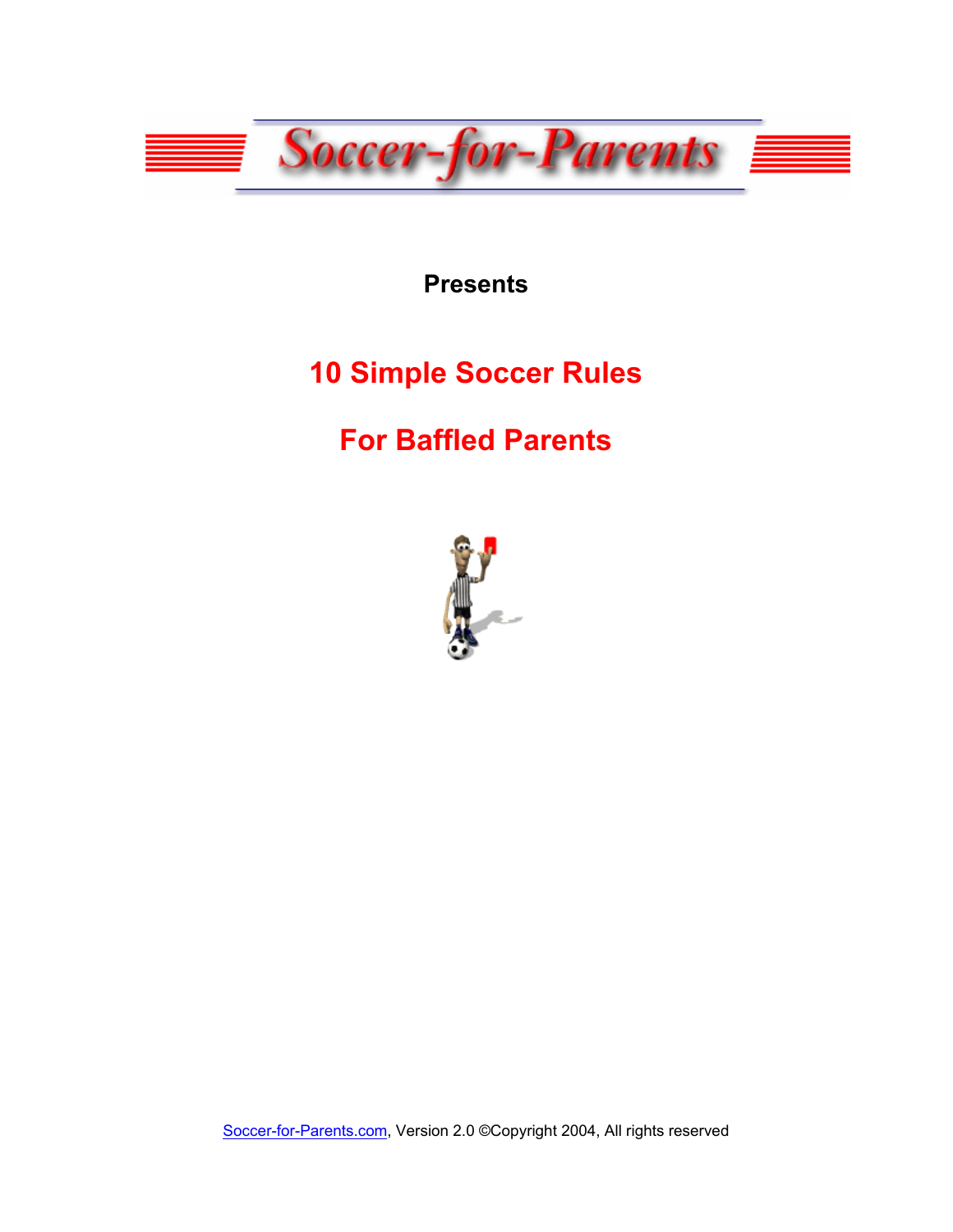#### **Table of Contents**

**[Introduction](#page-2-0)** [Rule 1 - No Hands, Please](#page-3-0) [Rule 2 - Equipment](#page-4-0) [Rule 3 - Start and Restart](#page-6-0)  [Rule 4 - Throw-ins](#page-7-0) [Rule 5 - Corner Kicks & Goal Kicks](#page-8-0) [Rule 6 - Direct & Indirect Free Kicks](#page-9-0) [Rule 7 - Penalty Kick](#page-10-0) [Rule 8 - Two-touch Rule](#page-11-0) [Rule 9 - Fouls and Punishment](#page-12-0) [Rule 10 - Offside](#page-13-0) **[Resources](#page-15-0) [Definitions](#page-17-0)** [FAQs](#page-19-0) [Soccer Field Diagram](#page-20-0)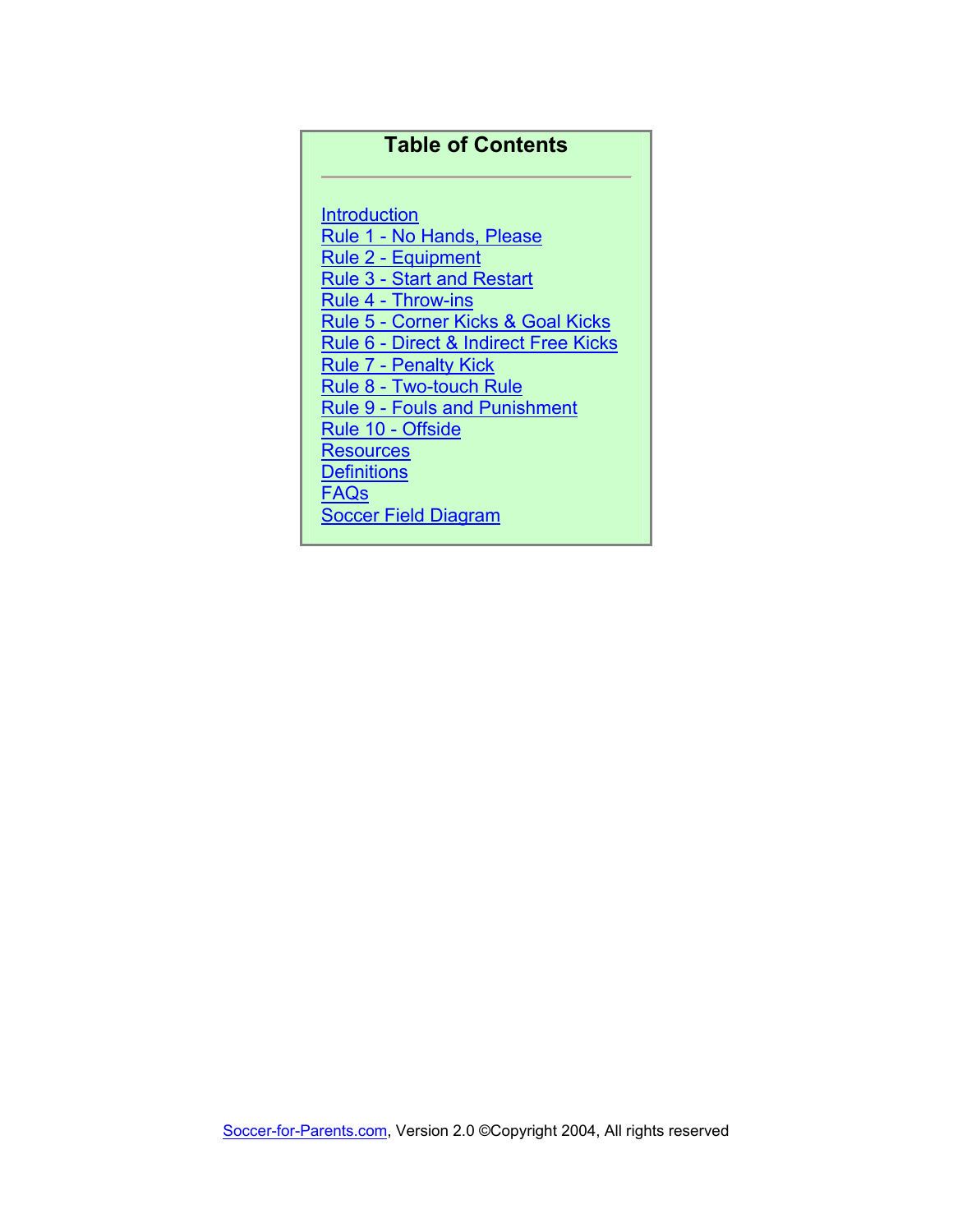### <span id="page-2-0"></span>**Introduction**

One of the greatest problems in youth soccer is the number of completely baffled parents who have never played the game and don't understand the basic rules of soccer. In many cases like my own, parents didn't have the opportunity to play soccer in their youth and consequently have never learned this great sport.

Many soccer leagues, however, are desperate for volunteers willing to help out and knowledge is not a prerequisite. On the job training is a mainstay in youth soccer. Unfortunately, sometimes these new parents never get the training for various reasons and end up either incorrectly teaching their kids or a soccer team or yelling at the referees.

It's not your fault. You're not alone.

#### *Believe me, I've been there. I just described myself 5 years ago.*

Sadly, even though the fundamental soccer rules are simple, finding an easy-tounderstand, cheap resource for these parents is nigh impossible!

#### Enter **Soccer for Parents**. **Help is here!**

I have developed this *FREE* ebook for parents and soccer leagues to assist in the fundamental training of parents and new soccer coaches. The book is by no means an exhaustive review of the soccer rules. It is simply the basics - rules that will cover greater than 90% of the situations in youth soccer.

Likewise it is not organized according to nor does it follow the 17 Laws of the Game. Many of the laws have been combined to simplify things. For a detailed discussion of the Laws of the Game, see the [Resources page](#page-15-1).

Another good reference as you work through these rules is a soccer field diagram and definitions of the field markings. A [field diagram](#page-20-1) has been provided on the last page and [definitions of the field markings](#page-17-1) have been provided as well.

Please, kick the book along to any friends or associates who need the same help. Print it out. Pass it out. Burn it.  $\mathfrak{B}$ 

Just get the word out.

Now go kick some..... er, soccer balls!

#### Randy

P.S. Have a suggestion for the next version? Try the [suggestion box.](http://www.soccer-for-parents.com/contact-us.html)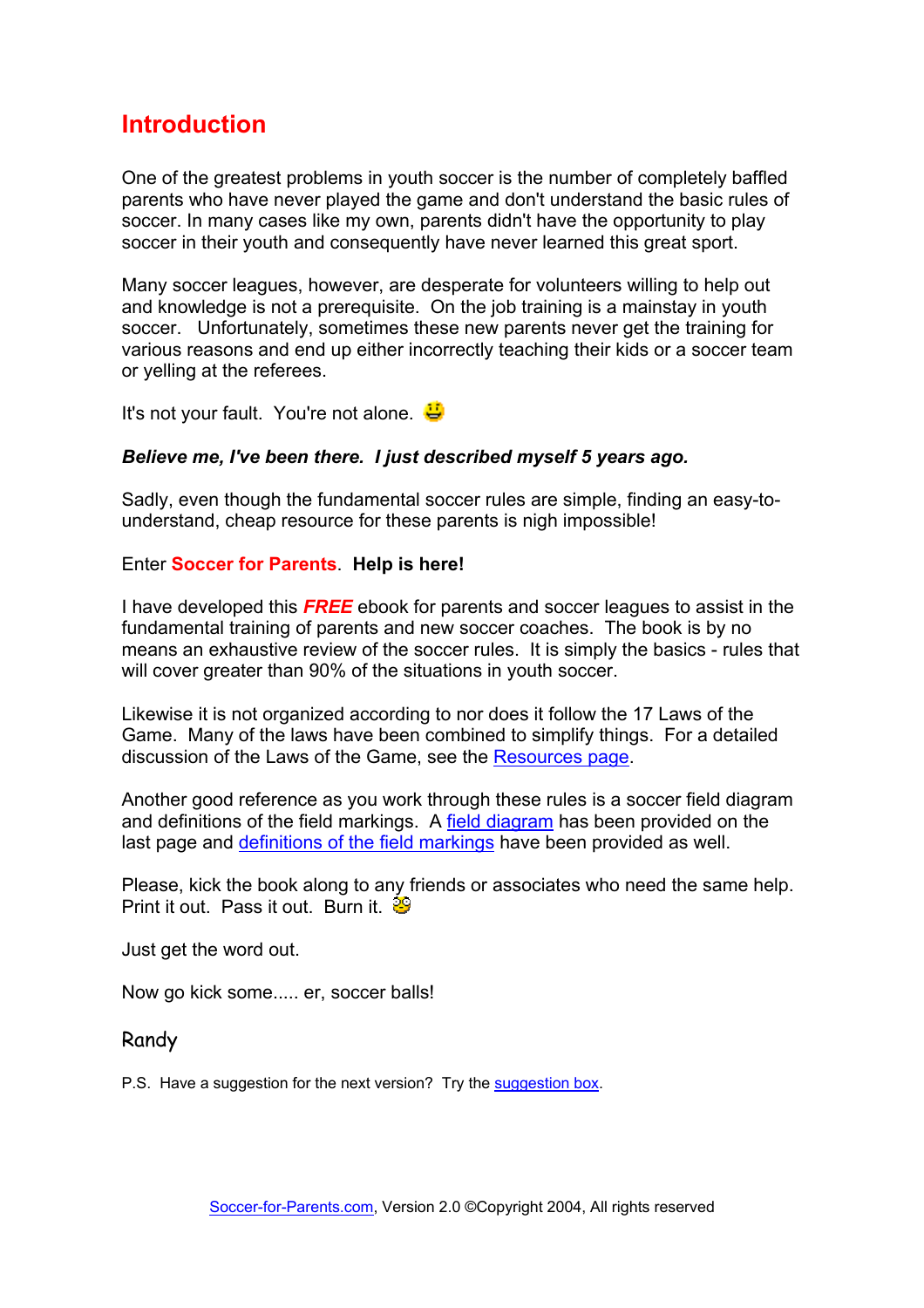#### <span id="page-3-0"></span>**RULE 1 - No Hands, please**

I bet you knew that one. Most people who know nothing about soccer still know that you aren't supposed to use your hands unless you're the goalie.

A couple of points to clarify.

First, the rule for a hand ball includes using any part of the body from the tips of the fingers to the shoulder.

Second, the proper way to look at this soccer rule is that a player cannot "handle" the ball. A ball that is kicked and hits a player's hand or arm is not a hand ball. This means that the referee must use his or her own judgment to some extent in determining whether or not a hand ball is accidental contact or a purposeful attempt to gain an advantage.

Put another way, the referee must determine if the play was



Believe it or not, there is also a situation in which the goalie cannot use his/her hands. This is sometimes called the back-pass rule. Goalkeepers cannot pick up a pass that came directly from one of their teammates. In this case, the goalkeeper must use his feet. Infraction of this soccer rule will result in an indirect kick from the point of the infraction.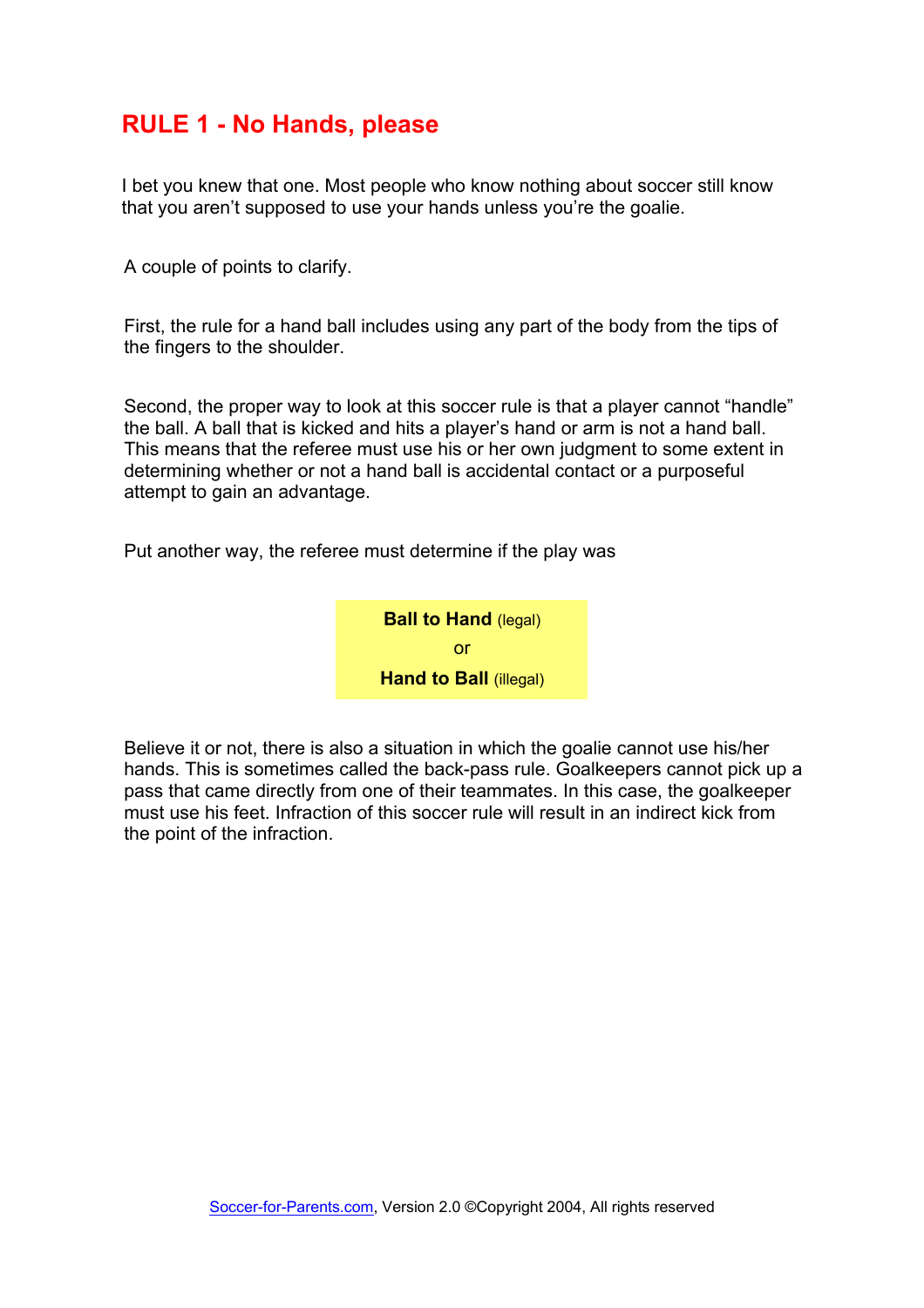### <span id="page-4-0"></span>**RULE 2 - Equipment**

The basic equipment for soccer required by the FIFA Laws of the Game are:

- $\triangleright$  a jersey or shirt
- $\triangleright$  shorts
- $\triangleright$  stockings
- $\triangleright$  shinguards
- $\triangleright$  footwear

Most youth recreational soccer leagues will provide everything but the shinguards and the footwear.

#### **Shinguards**

According to FIFA, shinguards should be "*covered entirely by the stockings, made of a suitable material (rubber, plastic, or similar substance), and provide a reasonable degree of protection.* This leaves a lot of wiggle room!

Most soccer leagues will not allow a person to play or practice soccer without shinguards. Purchasing good shinguards should be a top priority for every parent.

For more information I suggest you [read my reviews & recommendations on](http://www.soccer-for-parents.com/shinguards)  [shinguards.](http://www.soccer-for-parents.com/shinguards)

#### **Footwear**

There are no requirements by FIFA that your child have shoes with cleats. Technically, regular tennis shoes are fine - not recommended, but legal. Of course, local league rules may apply.

There is also [more information on soccer cleats](http://www.soccer-for-parents.com/cleats) on the Soccer for Parents website.

There is also this general safety clause in the FIFA rules:

*A player must not use equipment or wear anything which is dangerous to himself or another player*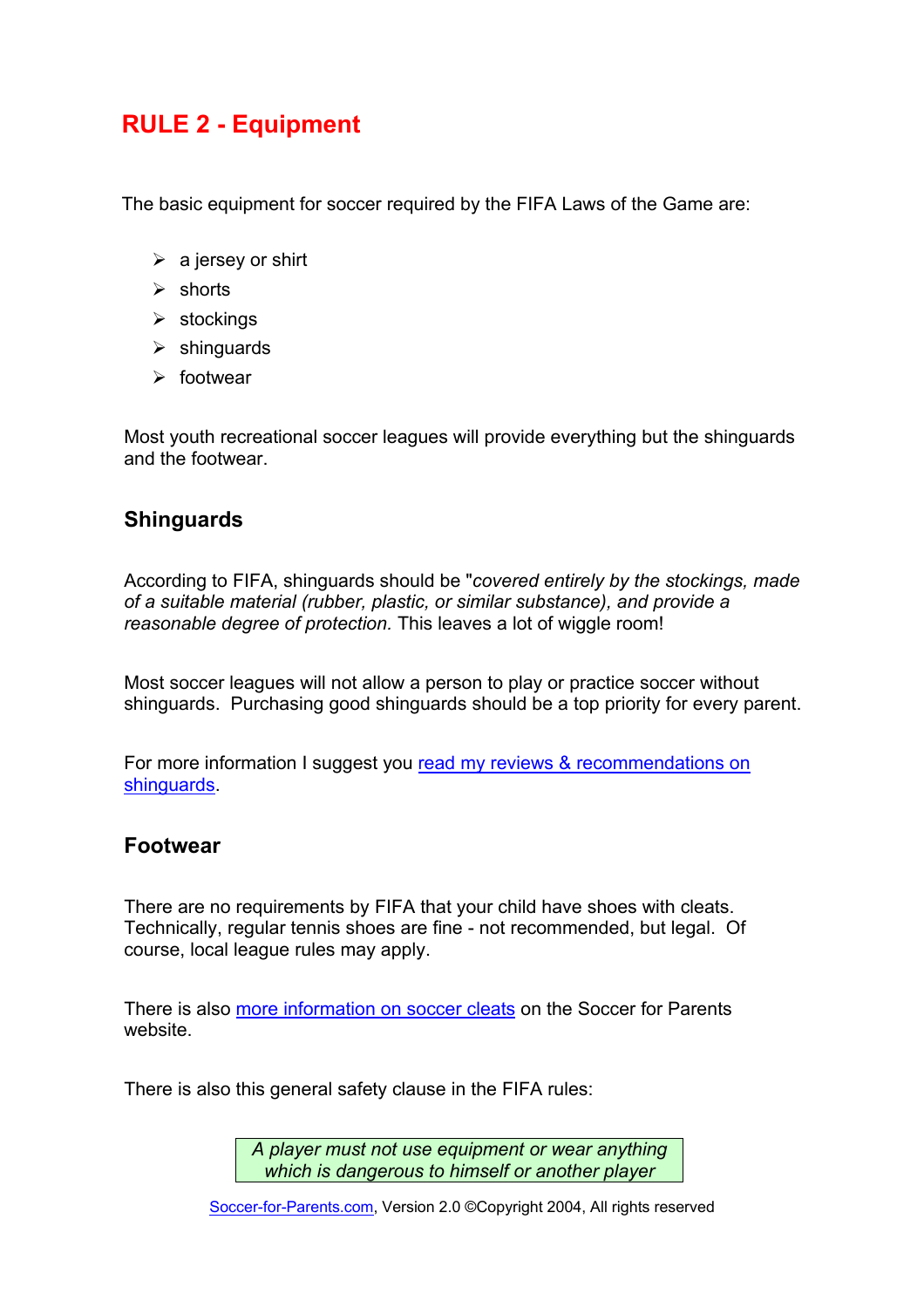*(including any kind of jewelry).* 

No necklaces, earrings, nose rings, belly rings, bracelets, or tiaras. Soft "scrunchies" in the hair are generally allowed as are soft head stockings.

If a child just had their ears pieced, the studs should be covered with tape or removed. *Many leagues will require that the studs be removed*. As one fellow commented, is the hole going to grow back in an hour?

Lastly, the goalkeeper must wear colors which distinguishes him/her from the other players, the referee, and the assistant referees.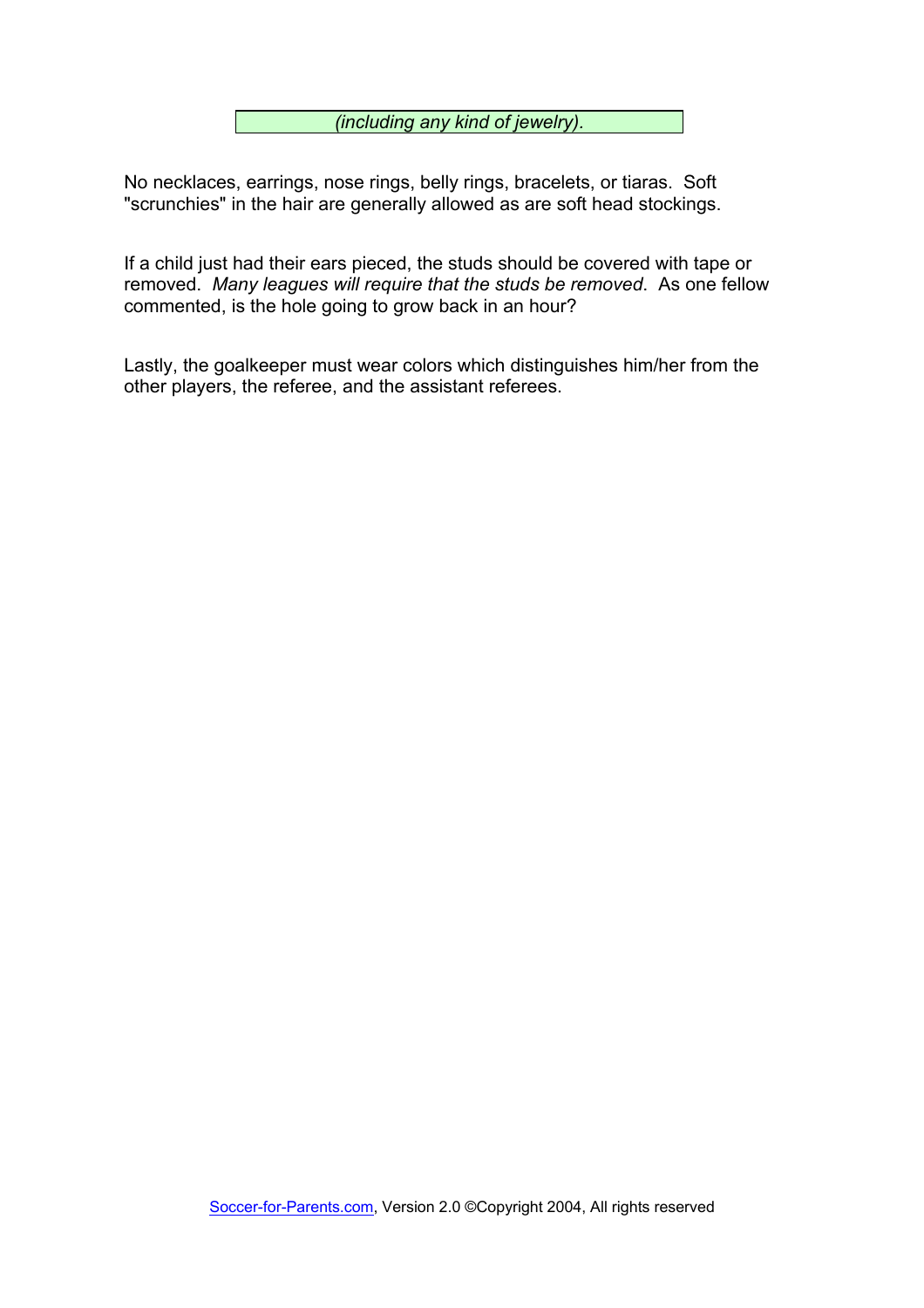### <span id="page-6-0"></span>**RULE 3 – Start and Restart**

A kick-off is the way a soccer game is started or restarted:

- at the start of a game
- after a goal has been scored
- at the start of the second half (or each quarter in younger ages)
- at the start of each period of extra time, if used

The ball is placed in the center of the field. All players must be in their own half of the field and the opponents of the team taking the kick-off must be at least 10 yards from the ball. This distance is indicated by the center circle on the field and will vary some with age.

Normally the referee will blow his/her whistle to indicate they are ready for the kickoff. The ball is in play when it is kicked and moves forward.

Note that the two-touch rule applies here ([see Rule 8](#page-11-1)).

After a team scores a goal, the kick-off is taken by the other team.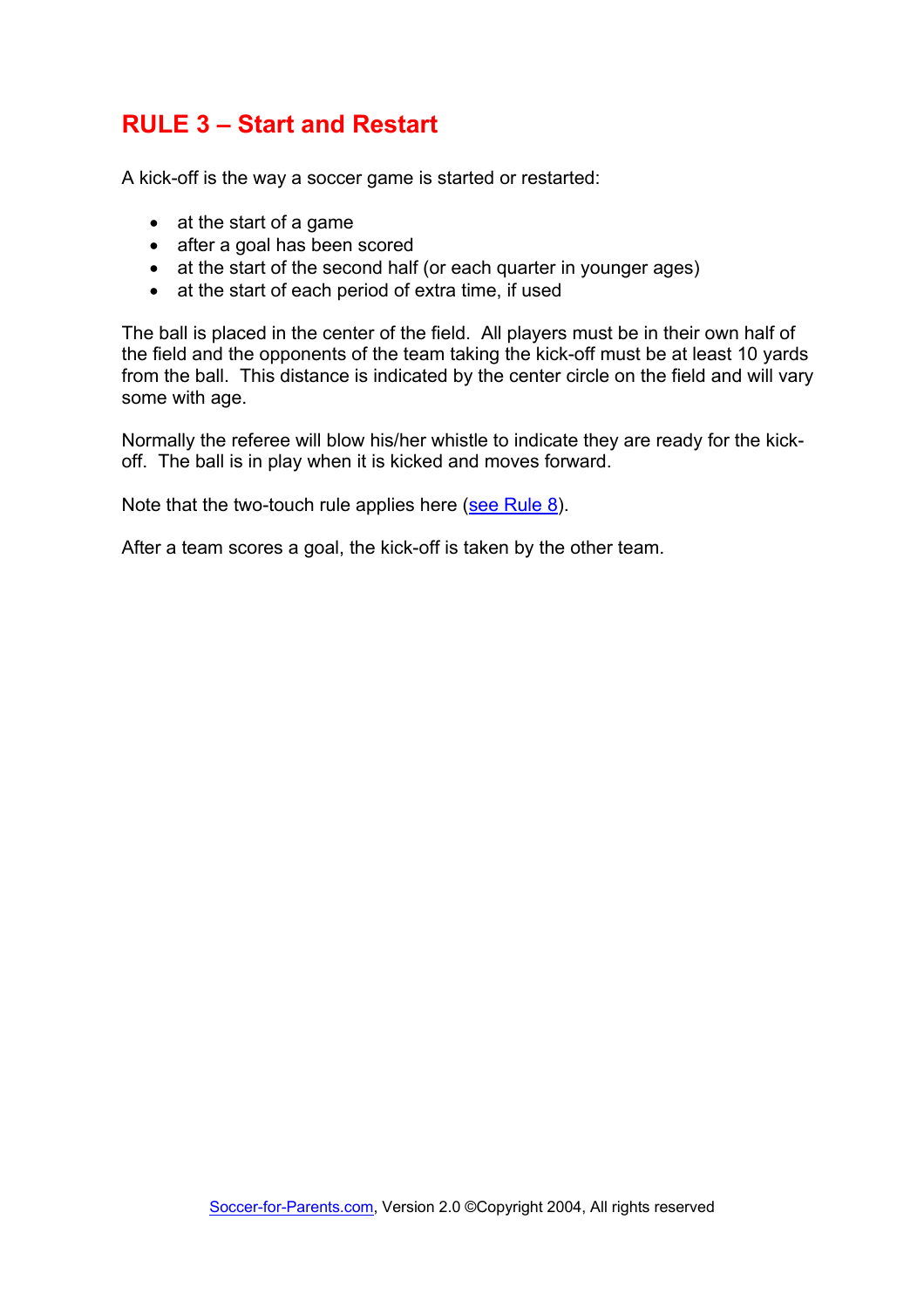#### <span id="page-7-0"></span>**RULE 4 - Throw-ins**

A throw-in is taken when the ball crosses a sideline and leaves the field. The two basic soccer rules for a proper throw-in are to have both feet on the ground and to throw the ball with both hands over the head.

To clarify, both feet must be on the ground *when the ball is thrown*. The player can hop, run, or do cartwheels up to the point where the ball is released but not *when* the ball is released. Dragging the toes of one foot is considered legal.

Some people also have the impression that a properly thrown ball will not spin. **This is not true.** A good player can throw the ball with both hands over the head and make the ball spin by applying more or less force to one side of the ball. As long as the motion is over the head and not to the side this is a completely legal throw.

For teaching purposes it is common to allow players under the age of 8 to take more than 1 attempt.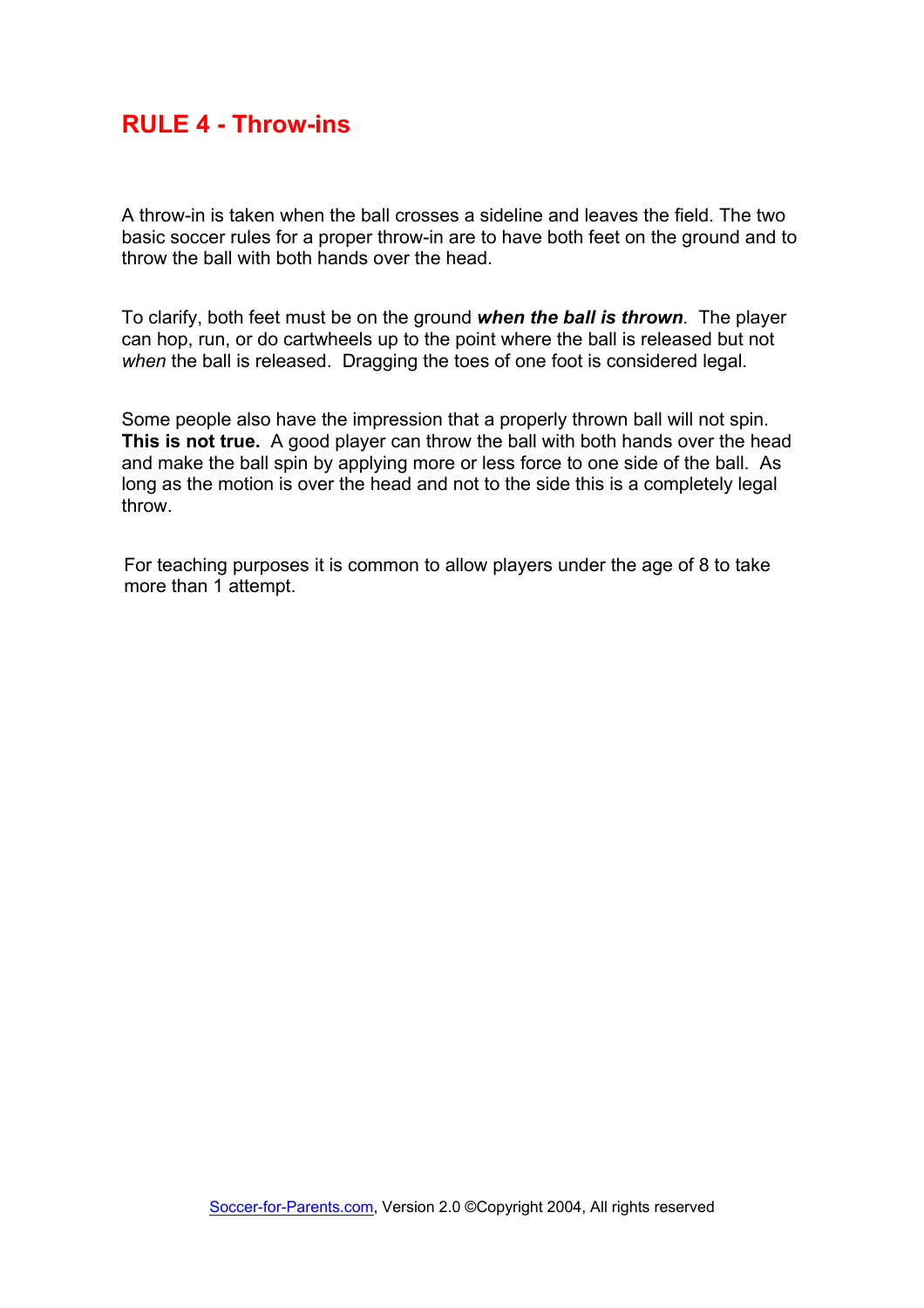#### <span id="page-8-0"></span>**RULE 5 - Corner Kicks & Goal Kicks**

A corner kick or goal kick is taken when the ball leaves the field across a goal line – you know, either end of the field with a goal.  $\bigcirc$ 

If the offensive team kicks it out, play is restarted with a goal kick. If the defensive team kicks it out, play is restarted with a corner kick.

The goal kick is taken from anywhere inside the "goalie box" as it is affectionately called. It can be taken by any player, not just the goalkeeper.

The corner kick is taken from  $-$  yes, you guessed it  $-$  the corner nearest to where the ball left the field.

You may be confused at times in youth soccer games to see a goal kick retaken. This is because the FIFA soccer rules state that the ball is not back "in play" until it leaves the penalty area, the large box outside of the "goalie box" ([see diagram](#page-20-1) if needed). If either team touches the ball before it leaves the penalty area the kick must be retaken, and if the ball is not kicked well enough to leave the area, the kick must be retaken.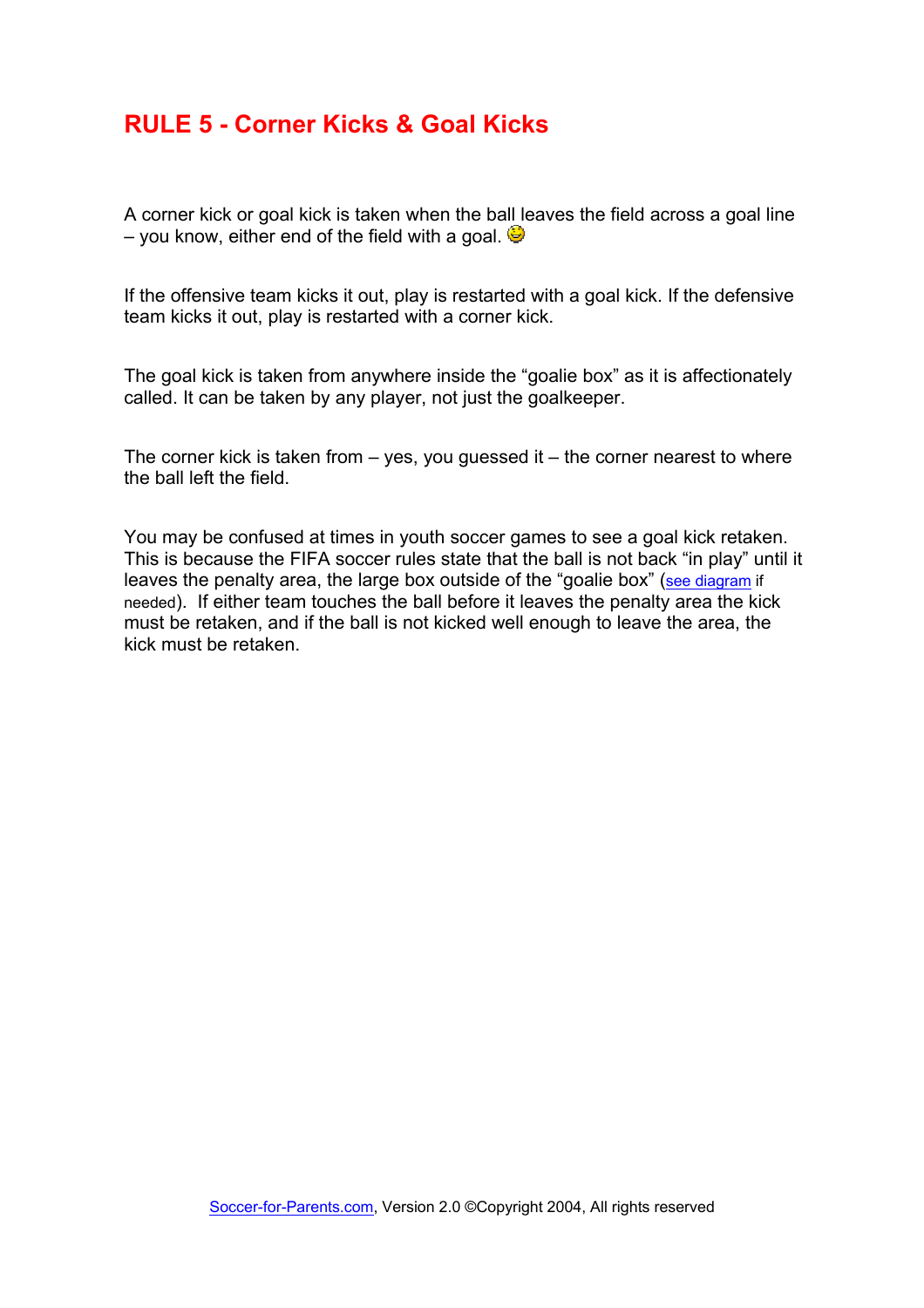### <span id="page-9-0"></span>**RULE 6 - Direct and Indirect Free Kicks**

Direct and indirect kicks are two primary ways that play is restarted after the referee stops play for an infraction.

For both of these the ball must be stationary before it is kicked and the opposing players should be a minimum of 10 yards away. The 10 yard allowance is often reduced for the smaller age groups and is left up to the discretion of the referee.

The simple difference between the two is this: On a direct kick you can score by kicking the ball *directly* into the goal. On an indirect kick you cannot score. An indirect kick must be touched by another player before it can go into the goal – that is the kicker and a second person.

*As a parent on the sideline, you can tell whether the kick is direct or indirect by looking at the referee. For an indirect kick, the referee will hold one arm straight up in the air until the second person touches the ball. No arm up, it's a direct kick.*

There are many soccer rules around what causes a direct or indirect kick.

In general, a direct kick comes from a contact foul or hand ball. Everything else is indirect.

Also, be aware that some youth leagues will not allow *any* direct kicks until after U-8.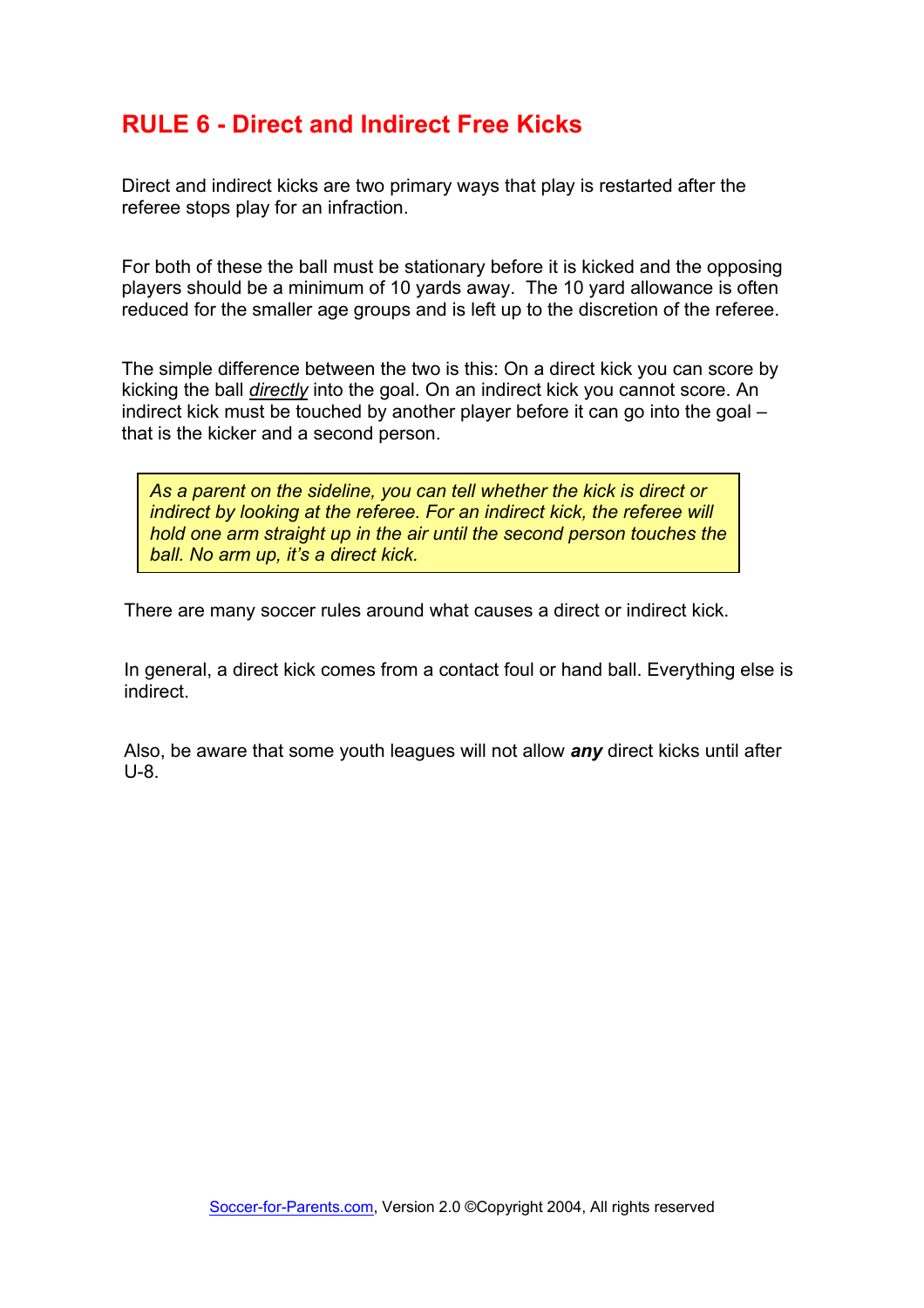#### <span id="page-10-0"></span>**RULE 7 - Penalty Kick**

A penalty kick results from a contact foul or hand ball by the defending team within the penalty area – the large box on either end of the field. So it's a type of direct kick also.

The ball is placed on the penalty spot or mark, 12 yards in front of the center of the goal.

All players must remain outside the penalty area and the penalty arc until the ball is kicked. The goalkeeper must have both feet on the goal line until the ball is kicked.

If after the ball is kicked, it rebounds off of the keeper and stays on the field, the ball is "live" and anyone can play it.

If after the ball is kicked, it rebounds off of the goal and stays on the field, the ball is "live" and anyone can play it *with the exception of the person who just kicked the ball*. If the ball rebounds off of the goal and back into play, the person who kicked the ball cannot play it until the ball is touched by another player – otherwise he/she will be called for two touches ([the next rule\)](#page-11-1).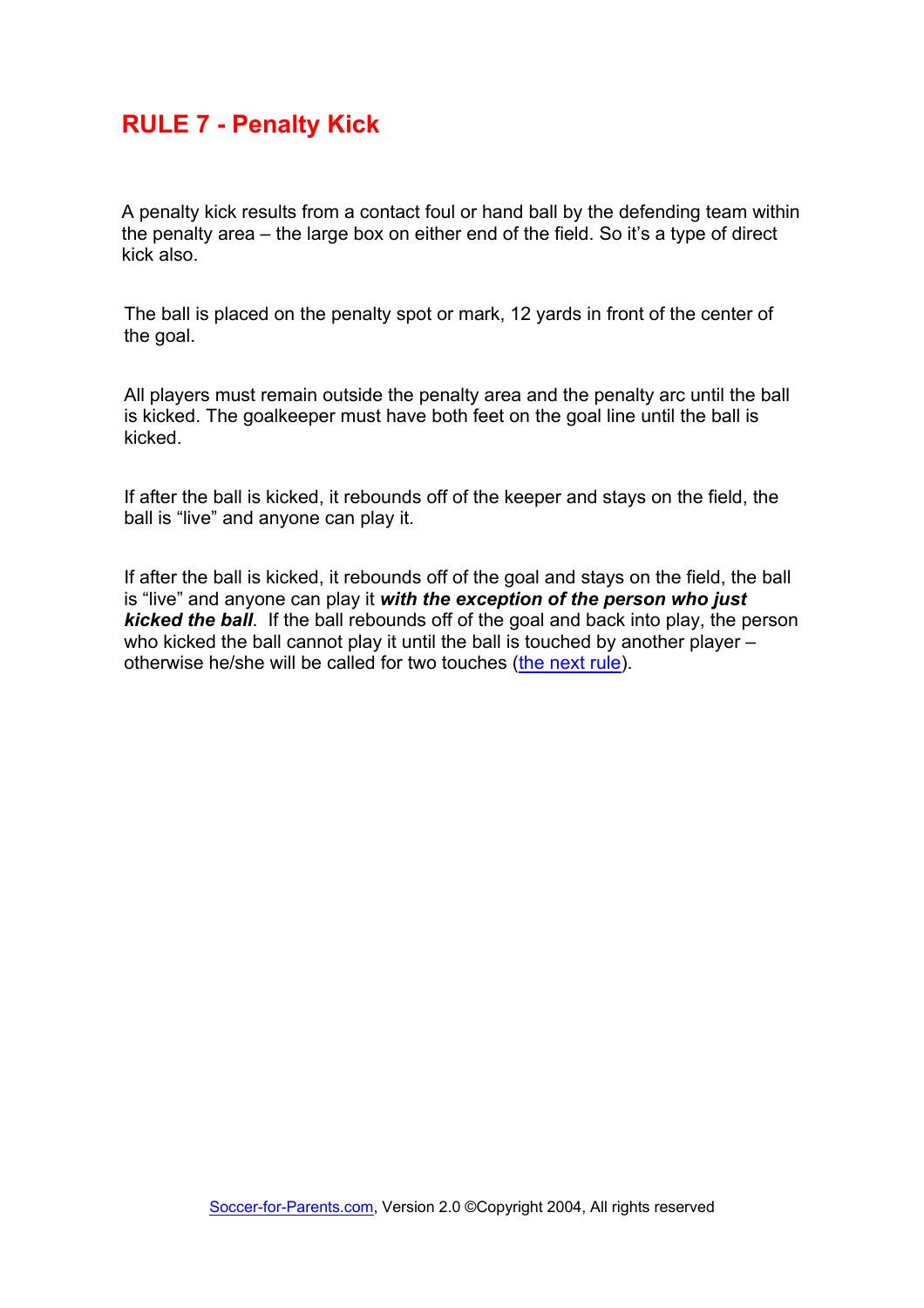#### <span id="page-11-1"></span><span id="page-11-0"></span>**RULE 8 - Two-touch Rule**

A player cannot touch the ball twice in a row when putting the ball in play. You will see this called many times in youth soccer. It applies everywhere. You will see it frequently on kick-offs, corner kicks, or direct and indirect kicks. If a kid barely hits the ball and decides to take another swipe at it, that is a two-touch violation.

This also applies to throw-ins. A kid cannot throw the ball in and then kick it. Nope. No way. No can do.

The only exception to this rule is on a drop ball restart.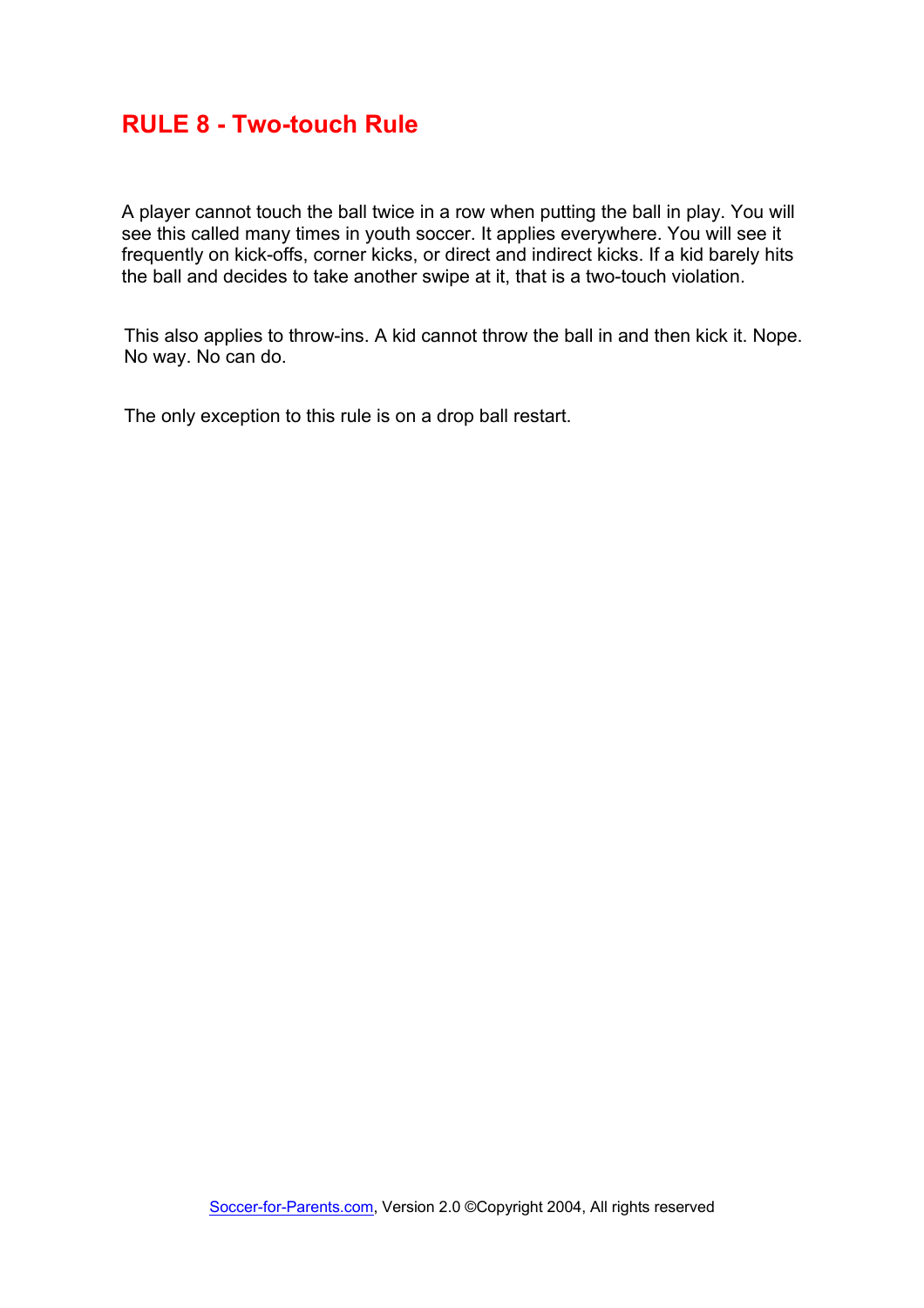### <span id="page-12-0"></span>**RULE 9 – Fouls and Punishment**

The common rule of thumb on fouls is "If it looks like a foul, it probably is."

Too true. A player cannot kick, trip, jump at, charge, strike, push, hold, or spit at an opponent.

So what's the problem?

Soccer can be a physical, contact sport when two opposing players both want the soccer ball and no parent or grandparent likes it when little Susie loses the ball and ends up on the ground!

"**Foul!**" cries the parent. "**Little Susie was pushed!**"

What you need to know as a parent is that bumping or going shoulder-to-shoulder while competing for a ball is *not a foul* until the hands or elbows come up. This is a bit of a judgment call and not all referees will call it the same way. Some soccer rules are actually not black-and-white.

Remember though, the referee is ALWAYS right.

The normal consequence of a foul is a direct kick for the opposing team. However, depending on the type of foul and severity, the playing "dishing it out" may be punished.

Punishment is given in soccer with yellow and red cards. The FIFA soccer rules give the guidelines for when to give a yellow card to a player and when to give a red card. I'm not going to get into the specifics here.

If a player is given two yellow cards in the same game, that is equal to a red card.

A red card can be given at any time without the player first receiving a yellow card. When a player gets a red card, they must leave the game and their team must play short. An ejected player cannot be replaced (unless they are ejected prior to the start of the game).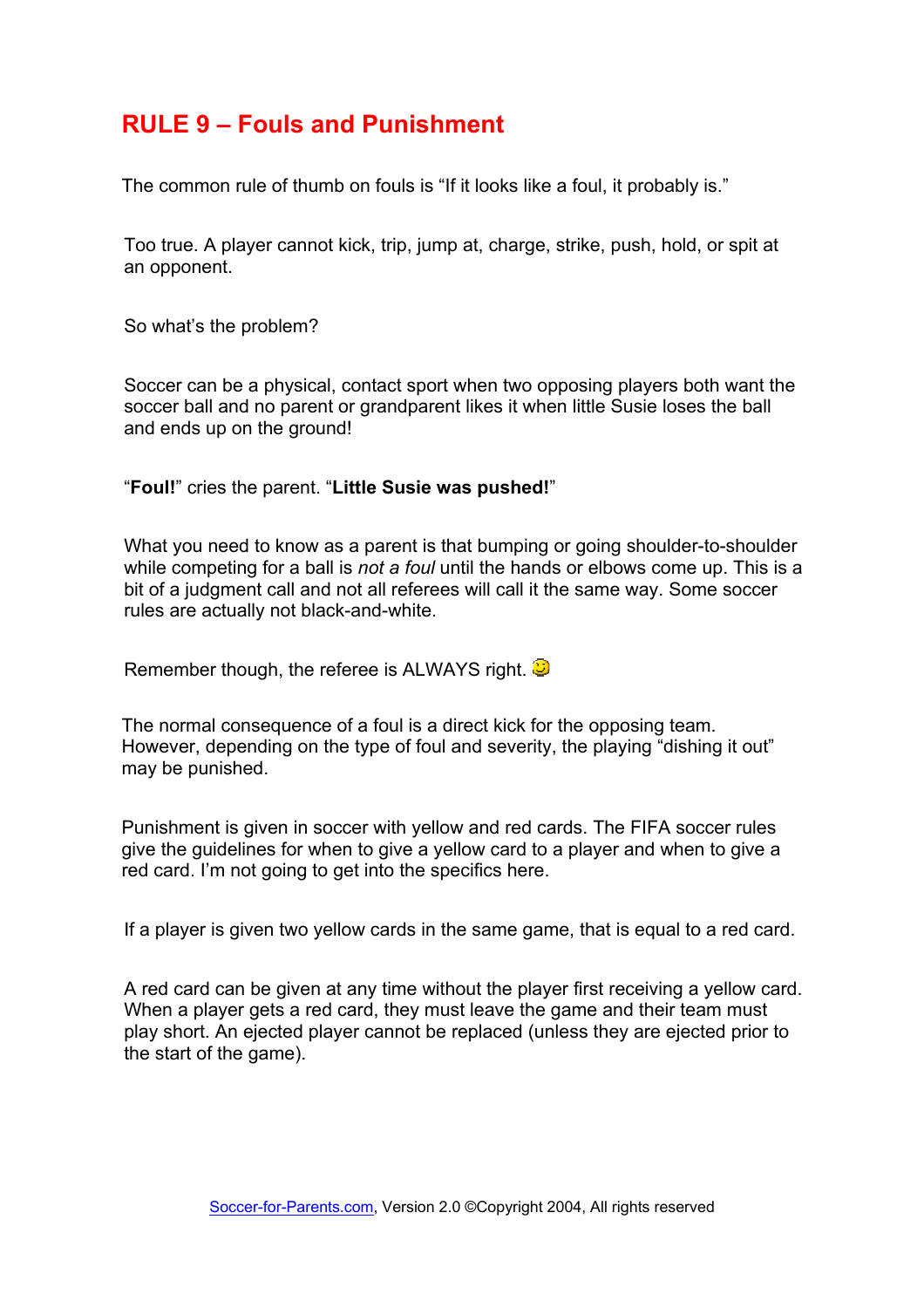### <span id="page-13-0"></span>**RULE 10 - Offside**

I decided to leave the best for last.

This is without a doubt the least understood rule by parents and coaches alike.

Check your local league soccer rules first. There's a good chance that this rule won't be called for the U-8 or younger teams. You may be off the hook for now. However, if you are a U-8 or U-6 coach you still need to know this rule so you can begin teaching your players not to be offside.

The first thing to know is that you cannot be offside on a corner kick, goal kick, or throw-in. Don't ask me why. Just accept it and go on. The explanation is too long.

Also, *it is not an offense for a player to be in an offside position*. The player must be involved in active play as determined by the referee to be called offside.

As quoted from the FIFA soccer rules:

**A player is in an offside position if:** *he is nearer to his opponents' goal line than both the ball and the second last opponent.*

Clear yet? I didn't think so.

Try this. An offensive or attacking player can't be ahead of the ball and involved in the play unless there is a defender between him and the goalkeeper. Or, you can't hang out at the other team's goal waiting for the ball.

A few other buts.  $\frac{36}{29}$ 

You can't be offside if you are standing on your half of the field. Also, the offside rule applies *when the ball is kicked*, not when the player receives the ball.

To accurately judge offside, one has to stay even with the second-to-last defender and not watch the ball. Listen for the kick of the ball and judge at the time of the kick whether or not the player was offside.

To be honest with you, this can be a hard rule to understand. Don't get too hung up on it. Trust the referees.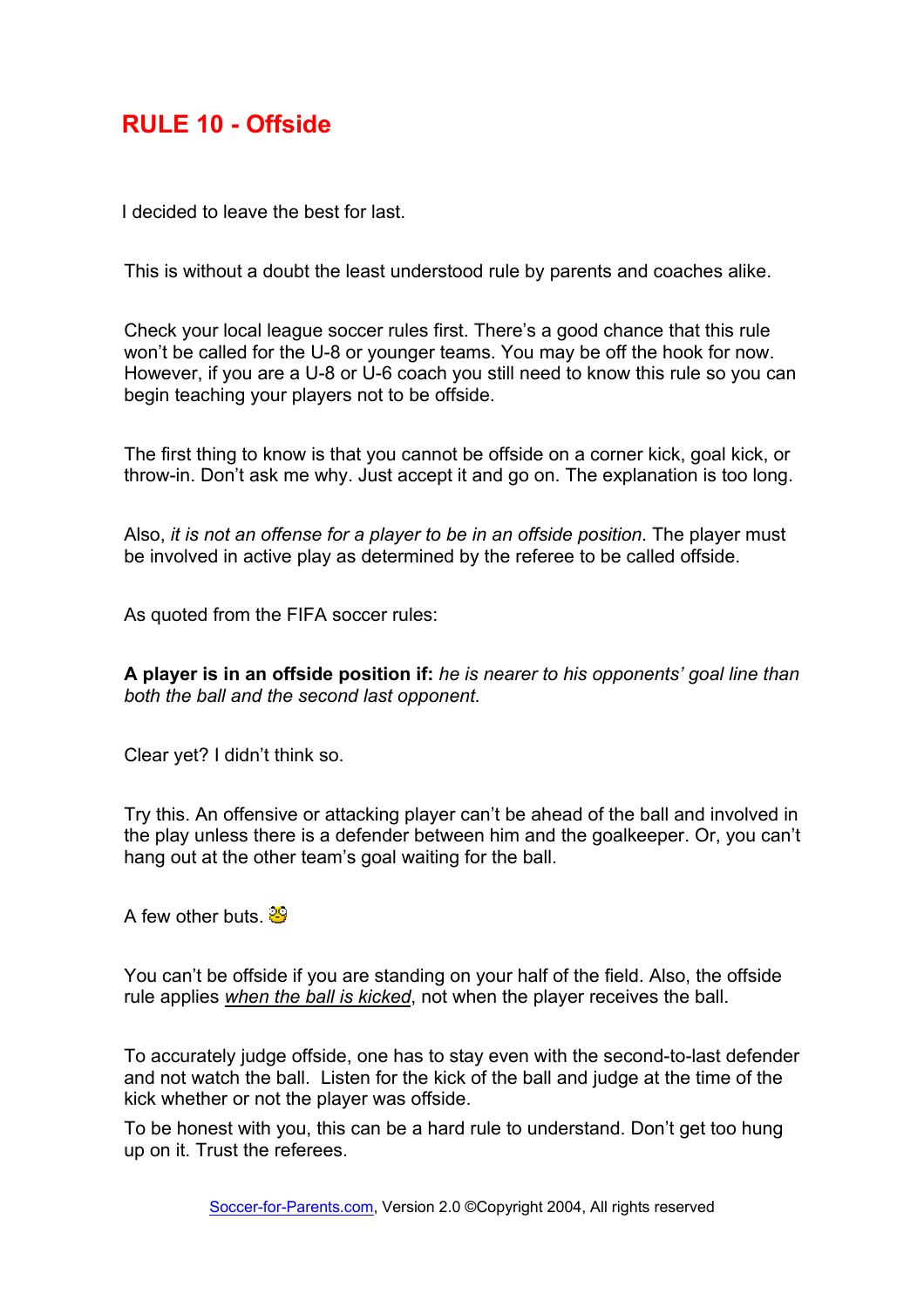Or not. Educate yourself by using the [resources on the next page](#page-15-1) to learn more about offside.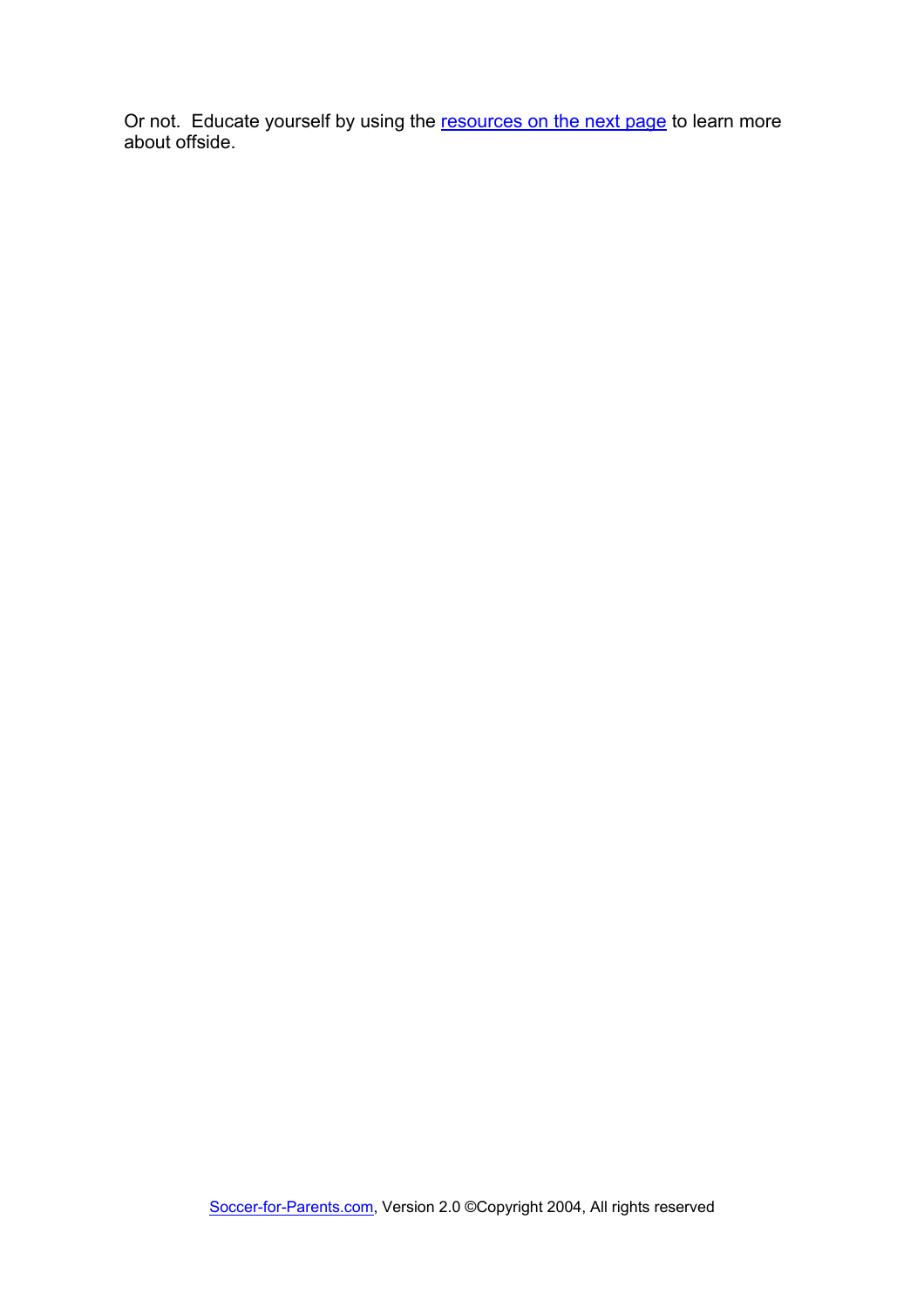### <span id="page-15-1"></span><span id="page-15-0"></span>**Resources**

Below are my personal recommendation for improving your knowledge of the Laws of the Game beyond the "10 basics" that I have outlined.



**Koach Karl Clearly Explains FIFA Laws Of The Game (Two Hour Audio Download)** 

If you want to learn the soccer rules **FAST** this is the download for you.

Koach Karl ([see his bio](http://www.soccer-for-parents.com/karl)) does an outstanding job reviewing the 17 Laws of the Game and how they apply to youth soccer.

That is the key. **Youth Soccer**. He explains how the rules should be modified to allow the younger kids to have more FUN while learning the game, and at the same time teaches you the FUNdamental rules.

[Read my review](http://www.soccer-for-parents.com/fifalaws) on the FIFA laws download.

**[Listen to the first 15 minutes NOW!](http://www.soccer-for-parents.com/FIFAsample)**

Download the FIFA Laws of the Game at:

[http://www.fifa.com/fifa/handbook/laws/2004/LOTG2004\\_e.pdf](http://www.fifa.com/fifa/handbook/laws/2004/LOTG2004_e.pdf) [1.3mb]

This is the official version. They have good diagrams of what is and isn't considered offside. FIFA has also made an online version available very recently. Here are the [Laws of the Game 2004](http://www.fifa.com/en/regulations/regulation/0,1584,3,00.html) in html format.

Another great, free reference from FIFA is their document called [Questions and](http://www.fifa.com/fifa/handbook/laws/2004/QA/Q&A2004_E.pdf)  [Answers to the Laws of the Game.](http://www.fifa.com/fifa/handbook/laws/2004/QA/Q&A2004_E.pdf) [500kb]

Buy a soccer rule book. Browse through my **[recommended soccer rule books](http://www.soccer-for-parents.com/rulebooklist) at** Amazon.com and start reading.

These books offer a detailed description of the Laws of the Game with background, application, and examples.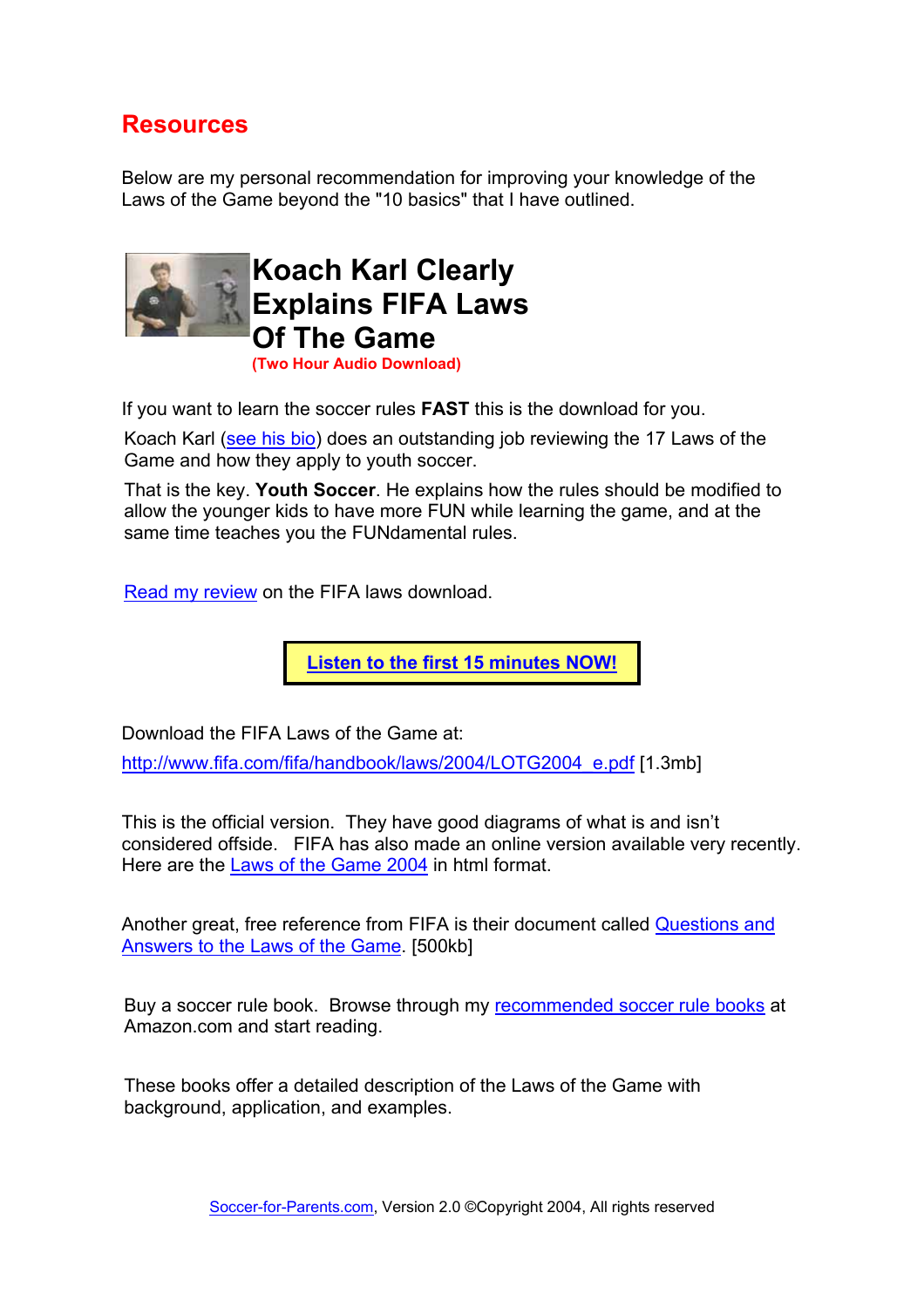Attend a soccer referee clinic. Contact your local soccer league for information on when and where the next referee clinic will be held. Due to turnover, clinics are usually held at least once a year to certify new referees and to recertify the old ones. Even if you don't want to be an official, attending a clinic will give you great insight into how referees work and make calls and certainly will give you an advantage as a coach.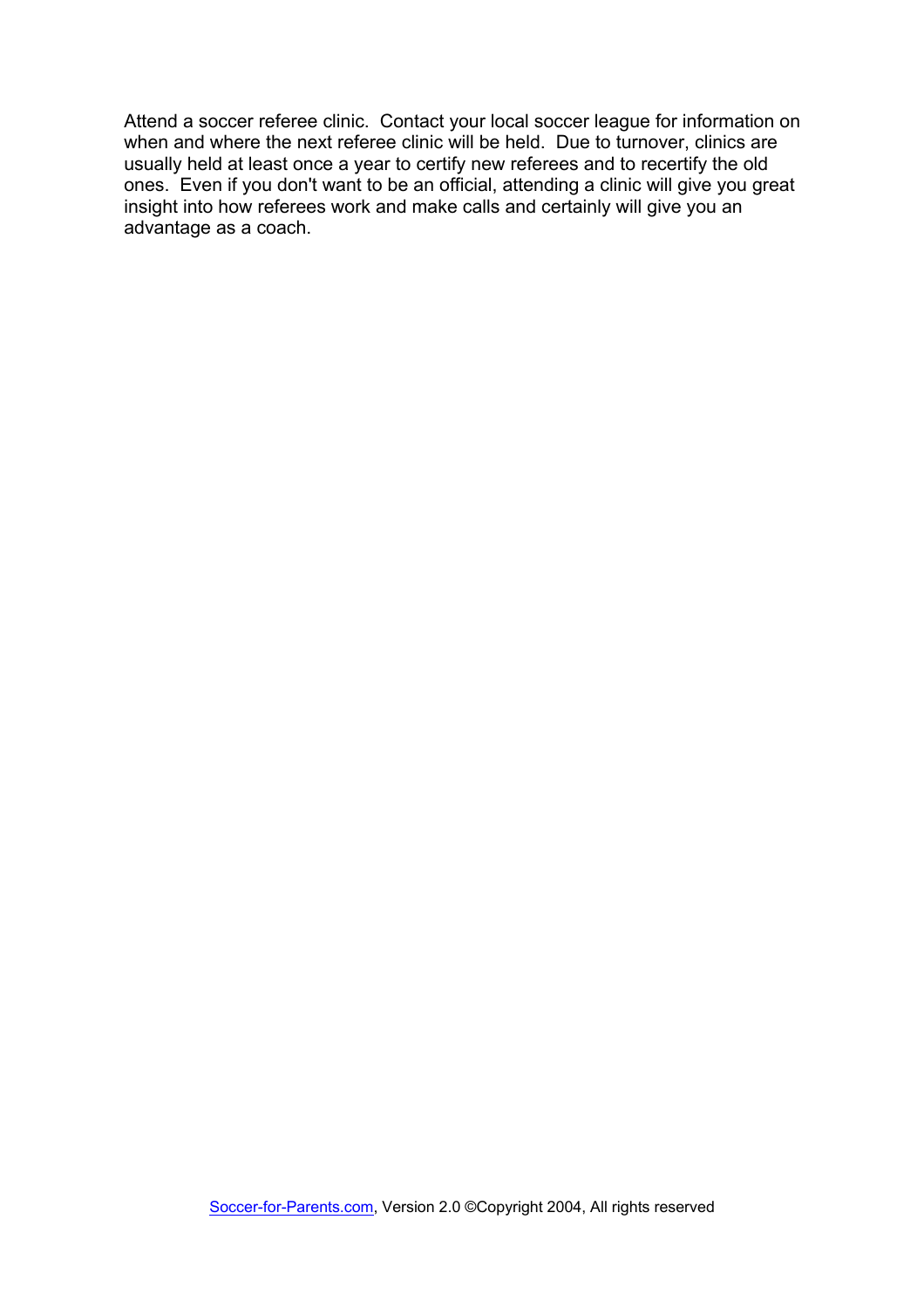### <span id="page-17-1"></span><span id="page-17-0"></span>**Definitions**

**Caution** – a disciplinary action in which the referee shows a player the yellow card (for violating a soccer rule, obviously). A second caution in the same match results in the player being shown the red card (ejected from the game).

**Corner kick** – a direct free kick that is awarded when the defending team puts the ball over the end line. A corner kick is taken by the offensive team from next to the corner flag.

**Dangerous Play** – an action by a player that the referee considers dangerous to that player or others. Examples are high kicking, playing while lying on the ground, or playing the ball while it is in the possession of the goalkeeper.

**Direct Free Kick** – a free kick that is awarded at the spot of the infraction for a physical contact foul such as tripping, holding, pushing, tackles from behind, jumping into an opponent, or for hand balls. A direct free kick can score by going directly into the goal. It does not have to be touched by anyone other than the kicker.

**Drop Ball** – a method of restarting a game where the referee drops the ball between 2 players facing each other. A drop ball restarts the game after play is stopped for no penalty situation (e.g. after an injury) and in other circumstances (more than one soccer rule about this). The ball is dropped where it was last in play or at the nearest point outside the penalty area.

**Foul** – when the referee judges a violation against an opposing player. The team that suffers the foul is awarded with a direct free kick unless the foul is committed by a defensive player inside his own penalty area, in which case the foul results in a penalty kick.

**Goal Kick** – a type of restart that is awarded when the attacking team puts the ball over the end line. The ball is kicked from anywhere inside the goal area away from the goal to restart play. After the kick is taken, the ball cannot be touched again by any player until it is outside of the penalty area.

**Indirect Free Kick** – a free kick that is awarded at the spot of the infraction for other fouls that are judged not to be serious such as obstruction, dangerous play or charging (non-contact fouls), as well as for offside. Indirect kicks must touch another player (either team) before the ball goes into the net in order to score.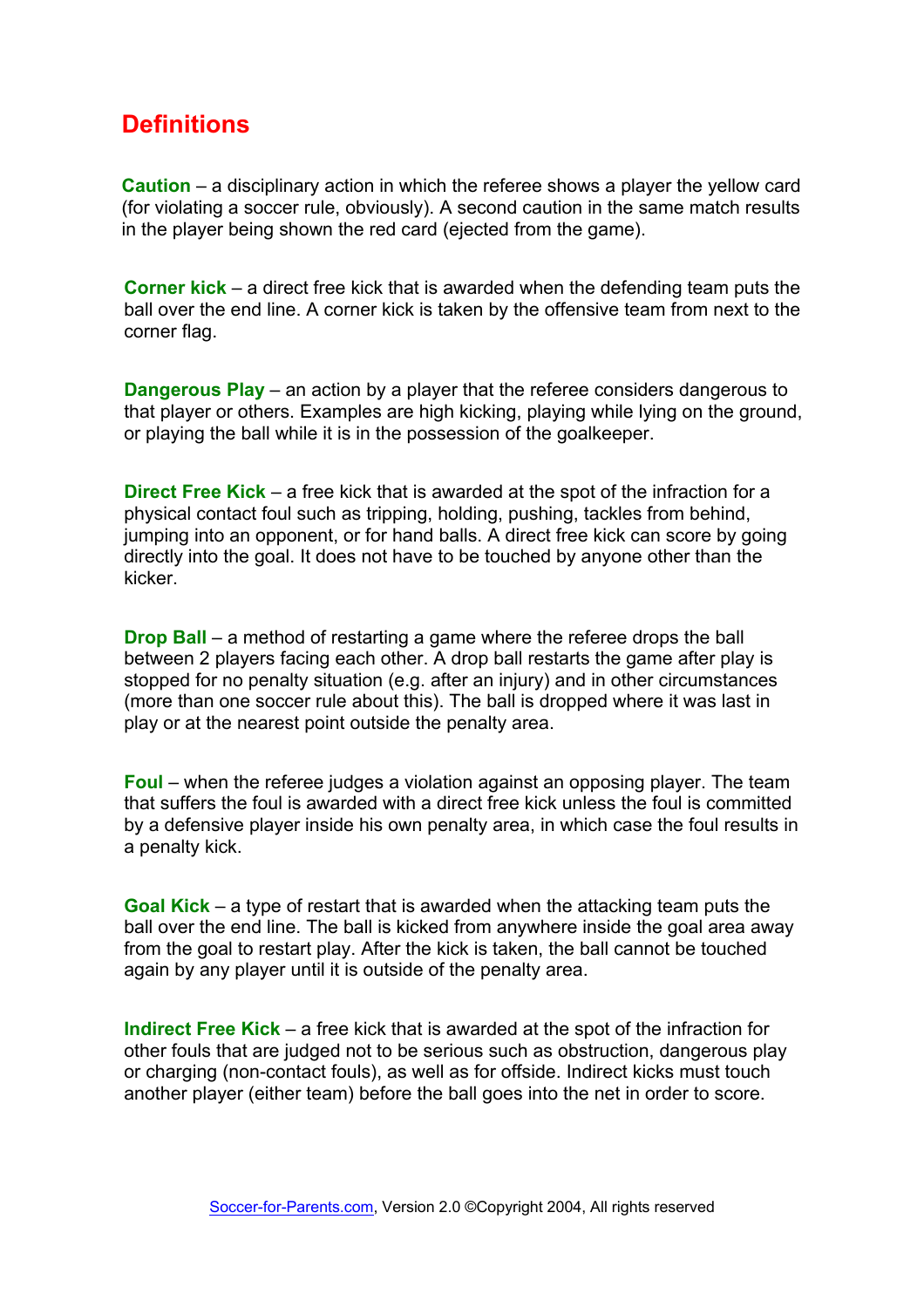#### **Offside** – *a difficult soccer rule.*

Not good enough for you? Ok, ok. Here it is: a violation that occurs when an offensive player is closer to the opponent's goal than both the ball and the second-to-last opposing player at the time that the ball is passed to the offensive player by his or her teammate. Players cannot be called offside if they are in their own half of the field or if they receive the ball from a throw in, corner kick, or goal kick. When a player is called offside, the opposing team is awarded an indirect free kick.

**Obstruction** – a foul in which a defensive player, instead of going after the ball, illegally uses their body to prevent an offensive player from playing it.

**Penalty kick** – A kick taken from 12 yards in front of the goal as a result of a contact foul or hand ball that takes place inside the penalty area.

**Red card** – a referee shows a player a red card to signal that the player has been banned from the rest of the match. A red card can be shown for a single serious offense or as the result of being shown a second yellow card in the same game. After a player is shown a red card, the player must leave the field of play and cannot be replaced by a substitute, meaning that his or her team must finish the match with one player fewer.

**Sending off** – an ejection resulting from a player being shown a red card. See also Red card.

**Throw-in** – a way to restart play when the ball goes out over the sidelines. The team that did not touch the ball last is allowed an overhead throw.

**Yellow card** – see Caution.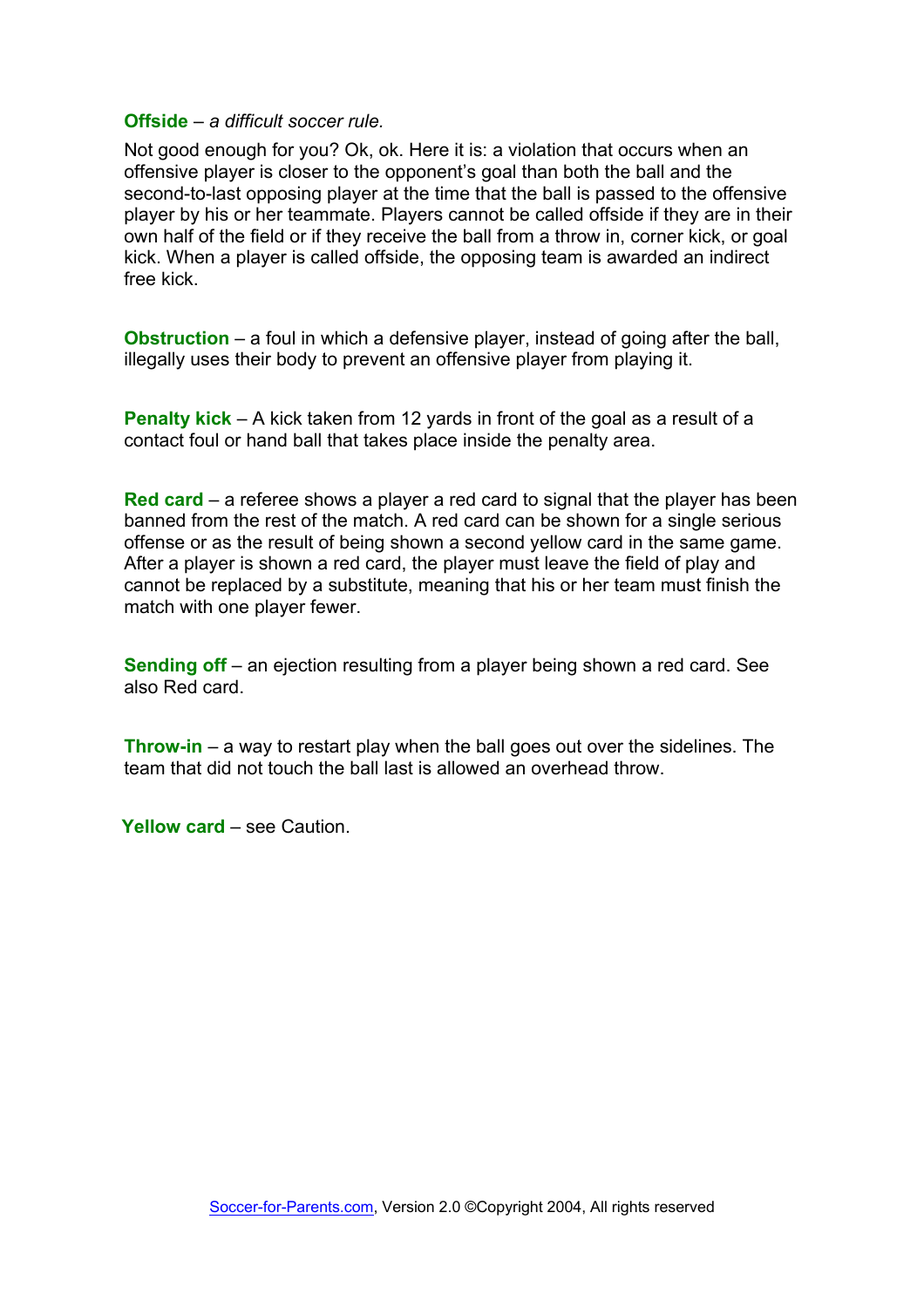## <span id="page-19-0"></span>**FAQs**

**Question:** Can you score directly from a kick-off?

**Answer:** Yes. Even if no one else touches the ball – GOOAAAALLLLL!!

**Question:** Can you score directly from a throw-in?

**Answer:** No. If the ball goes into the goal directly from a throw-in without anyone else touching the ball, that is not a goal. Play would resume with a goal kick.

**Question:** When is time stopped?

**Answer:** Under FIFA rules, game time is kept by the center referee. Technically, game time is never stopped but runs continuously throughout a half. However, the center referee has discretion on how much time to add time at the end of the game or half to compensate for lost time due to injuries, substitutions, or any other delay of the game as determined by the center referee.

In high school or college there will sometimes be an official game clock.

**Question:** If a ball bounces off of a defender and goes in their goal, does it count?

Answer: Yes, it is a - GOOAAAALLLLL!! However, if on a goal kick a wayward defender misskicks the ball and it goes into the goal it doesn't count. Play would resume with a corner kick.

**Question:** What is the minimum number of players?

**Answer:** The minimum number of players is left to the discretion of the local, state, or national association. Certainly in youth soccer the number will vary with age level. For regulation play above U-12, seven is considered the minimum number.

**Question:** Can my child use his/her baseball cleats?

Answer: No. Baseball or softball cleats have a toe cleat which is dangerous in soccer. These shoes are usually allowed if the toe cleat is cut off.